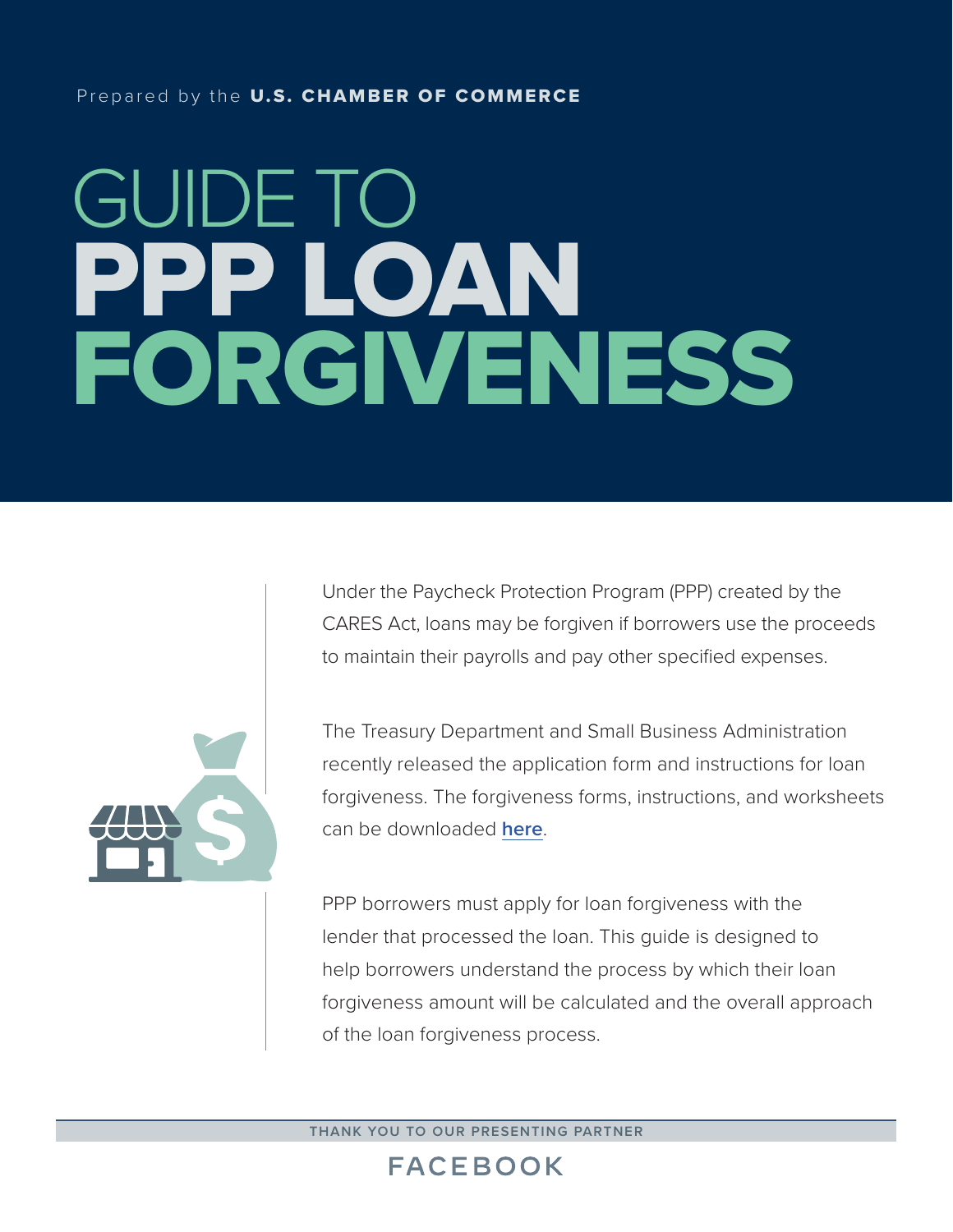# **HOW MUCH will be forgiven?**

#### The process to calculate the amount of loan forgiveness requires three steps:

- 1. Determine the maximum amount of possible loan forgiveness based on the borrower's expenditures during the 8 weeks after the loan is made;
- 2. Determine the amount, if any, by which the maximum loan forgiveness will be reduced because of reduced employment or reduced salaries and wages; and
- 3. Apply the 75% rule that requires that at least 75% of eligible loan forgiveness expenses go towards payroll costs.

### **1 Determine the maximum amount of possible loan forgiveness**

#### 1A. **Expenses Qualifying for Loan Forgiveness:**

The following expenses incurred or paid by the borrower during the 8 weeks following loan origination (see below for determining the 8-week period) are eligible for forgiveness:

- Payroll Expenses, defined as:
	- Compensation (not exceeding \$15,385 per employee) in the form of:
		- gross salary, gross wages, gross commissions, and gross tips,
		- vacation, parental, family, medical, or sick leave (other than leave for which the employer was reimbursed under the Families First Coronavirus Response Act), and
		- allowance for separation or dismissal;
	- Employer contribution for employee group health care coverage;
	- Employer contribution for employee retirement plans; and
	- Payment of state and local taxes assessed on compensation of employees.

**Note:** For an independent contractor or sole proprietor, payroll costs only include wages, commissions, income, or net earnings from self-employment, or similar compensation.

- Non-Payroll Expenses, defined as:
	- Mortgage interest payments for the business on real or personal property (debt incurred before February 15, 2020);
	- Rent or lease payments for the business on real or personal property (lease in force before February 15, 2020); and
	- Utility payments for the business for electricity, gas, water, transportation, telephone, or internet access (service began before February 15, 2020).

**Note:** For an independent contractor or sole proprietor, you must have claimed or be entitled to claim a deduction for these expenses on your 2019 Form 1040 Schedule C in order to claim them as expenses eligible for PPP loan forgiveness in 2020

#### 1B. **Identifying Your 8-Week Period:**

#### The 8-week period during which expenses must be incurred or paid:

- The 8 weeks (56 days) beginning on the day the PPP loan was disbursed or
- For borrowers with a biweekly (or more frequent) payroll schedule, the 8 weeks (56 days) beginning on the first day of the first pay period following the PPP loan disbursement.

**Tip:** If you are using an online date calculator, remember to count the date of the disbursement of the loan as part of the 56 days. For example, if the loan was disbursed on April 20, the last day of the 56 days would be June 14).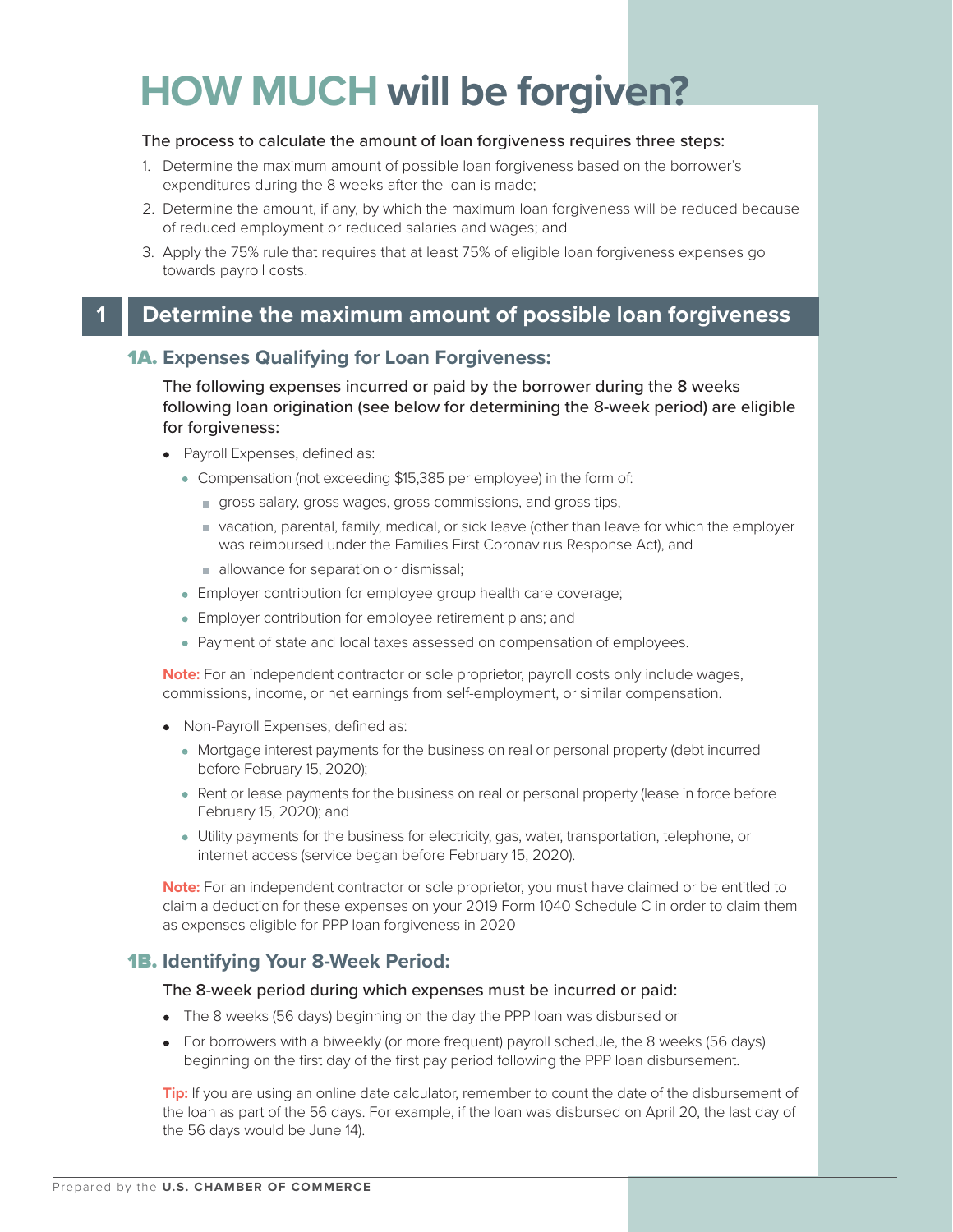### **<sup>2</sup> Determine the amount, if any, by which the maximum loan forgiveness will be reduced**

#### 2A. **Determine loan forgiveness reduction based on a reduction in salaries or wages of more than 25%:**

For employees who earned \$100,000 or less in 2019 (or were not employed by the borrower in 2019), the borrower's loan forgiveness will be reduced for each employee whose average pay (salary or hourly wage) during the 8-week period is less than 75% of their average pay from January 1 to March 31, 2020. The amount of the reduction in loan forgiveness is based on the amount of the reduction in pay.

*Safe Harbor: Borrowers can avoid having their loan forgiveness amount reduced if they restore an employee's pay. Specifically, if the employee's annual salary or hourly wage on June 30, 2020 is equal to or greater than their annual salary or hourly wage on February 15, 2020, the borrower's loan forgiveness is not reduced.*

#### 2B. **Determine loan forgiveness reduction based on a reduction in the average number of employees.**

The borrower's loan forgiveness will be reduced if the average number of weekly full-time equivalent employees (FTEs) during the 8-week period is less than the average number of FTEs during the borrowers chosen reference period. Borrowers can choose between the following reference periods:

- February 15 to June 30, 2019,
- January 1 to February 29, 2020, or
- In the case of a seasonal employer a consecutive 12-week period between May 1 and September 15, 2019

**Exceptions:** Borrowers will not be penalized for any FTE reductions if either of the following occurred:

- The borrower made a good-faith, written offer to rehire the employee during the 8-week period that was rejected by the employee
- The employee was fired for cause, voluntarily resigned, or voluntarily requested a reduction in hours

*Safe Harbor: There is no reduction in the forgivable loan amount for borrowers who reduced their FTEs during the period beginning on February 15 and ending on April 26, 2020, but who by no later than June 30 restored the FTEs to the level that existed on February 15.*

### **3 Apply the 75% Rule**

A borrower's maximum loan amount could also be reduced if the borrower's eligible nonpayroll expenses exceed 25% of the total eligible expenses. The maximum eligible loan forgiveness is payroll expenses divided by 0.75.

**Example:** If your payroll expenses for the 8-week period equal \$75,000, your loan forgiveness cannot exceed \$100,000. Any more than \$100,000 would mean your non-payroll expenses represent more than 25 percent of the total forgiveness amount

## LOAN FORGIVENESS AMOUNT

Borrowers' loan forgiveness will equal the smallest of the following:

- 1. Your PPP loan amount
- 2. The maximum loan forgiveness amount from Step 1 less any reductions from Step 2
- 3. The maximum loan forgiveness amount where eligible payroll expenses equals or exceeds 75% of the total forgiveness (i.e. your eligible payroll expenses  $\div$  0.75)